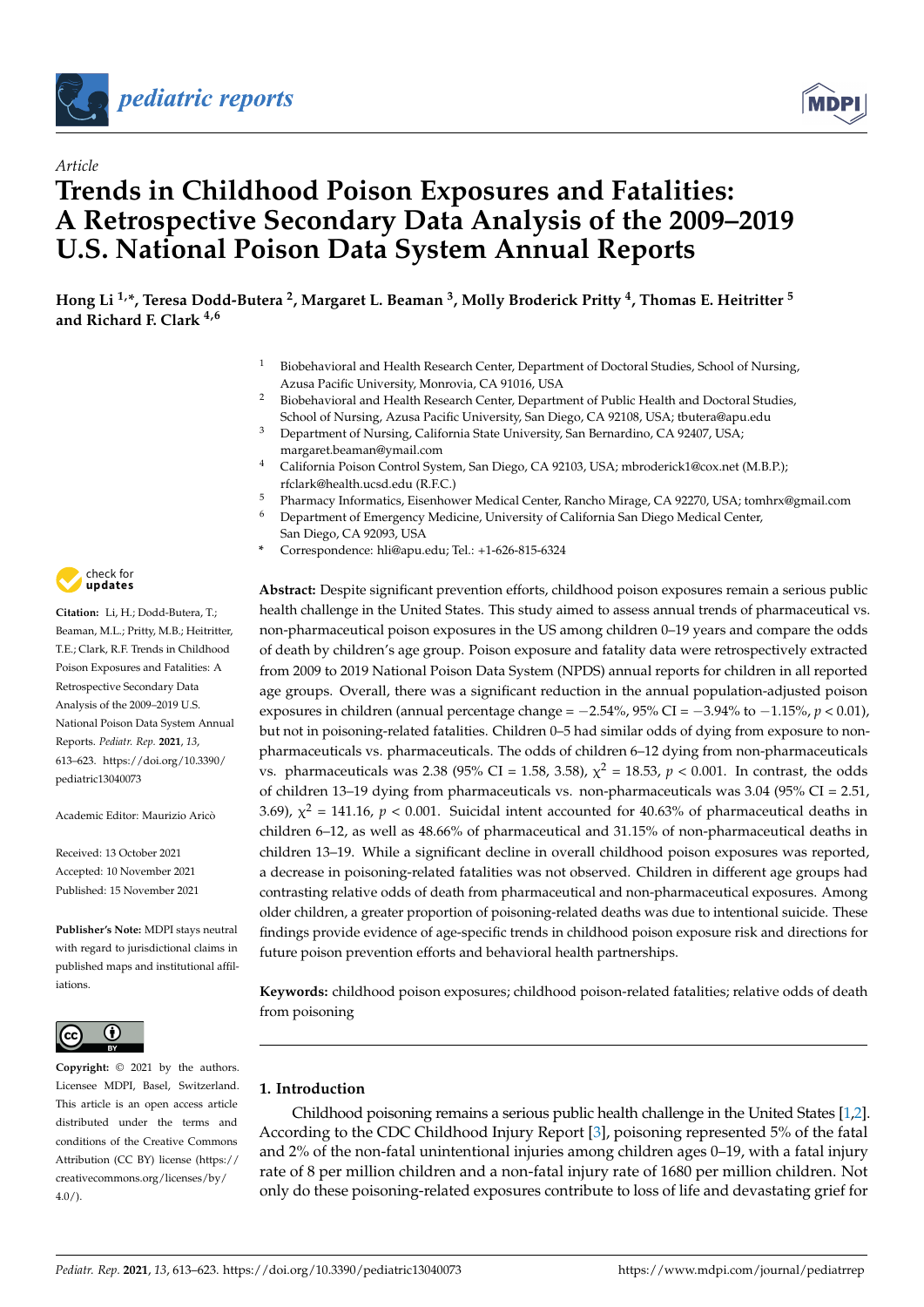families, but they may also pose a significant financial impact on communities and society at large. According to the CDC WISQARS, the combined annual medical and work-loss costs associated with unintentional and suicidal poisoning injuries and deaths among children ages 19 and younger accounted for USD 1.65 billion for deaths, USD 494.1 million for hospitalization, and USD 234.1 million for emergency department visits [\[4\]](#page-9-3).

There is potential for poison exposures during all stages of a child's life, from infancy through adolescence. Unintentional pharmaceutical poisonings among young children is a common medical issue for emergency departments and poison centers [\[5,](#page-9-4)[6\]](#page-9-5), causing an estimated number of seven children younger than age six to be seen in emergency departments every hour [\[7\]](#page-9-6). Poorly stored non-pharmaceutical household products, such as cosmetics and personal care products, household cleaning substances, foreign bodies or toys [\[2\]](#page-9-1), and tobacco products also present a danger to young children [\[8\]](#page-9-7). A more recent study estimated that nearly one child under age five is sent to the emergency department every 3 h for ingesting cosmetics [\[9\]](#page-9-8). For older children such as adolescents, access to prescription and non-prescription medications, as well as illicit drugs, accounted for most of the unintentional and intentional poison exposures [\[1](#page-9-0)[,10\]](#page-9-9).

To prevent unintentional overdoses, misuse of pharmaceutical substances, and reduce emergency department visits in children, a number of nationwide initiatives were developed and implemented [\[11](#page-9-10)[,12\]](#page-9-11). Effective early engineering advancements include the child-resistant packaging of drugs and unit-dose packaging of iron supplements, especially important in younger age groups [\[13\]](#page-9-12). Take-back programs are also in existence to safely dispose of medications when prescriptions are completed or outdated [\[14\]](#page-9-13). The most promising educational interventions targeting parents include home safety education for safe storage of medicines [\[15\]](#page-9-14) and cleaning products and accessibility of the telephone number for Poison Control Centers (PCCs) [\[16\]](#page-9-15).

The design of targeted poison prevention programs for children at various developmental stages requires a detailed investigation of recent national poisoning trends in this population. The purpose of this retrospective secondary data analysis was to detect national trends in poison exposures during childhood (0–19 years) and examine the age-specific odds of children dying from pharmaceutical vs. non-pharmaceutical poison exposures.

#### **2. Methods**

#### *2.1. Study Population, Setting, and Data*

For this study, National Poison Data System (NPDS) 2009 through 2019 annual reports served as the principal data source. The NPDS was officially launched by the American Association of Poison Control Center (AAPCC) in 2006, which became the only nationwide comprehensive, near real-time poison exposure surveillance database [\[17\]](#page-9-16). Specifically, over a 24-h period every day, healthcare and allied health professionals with specialized toxicology training enter all informational and exposure-related calls received at each of the 55 PCCs into the NPDS [\[18\]](#page-9-17). The NPDS products database contains a robust generic coding system that consists of 552 pharmaceutical and 562 non-pharmaceutical groups [\[19\]](#page-9-18). The pharmaceutical category includes both licit and illicit drugs. Select examples include analgesics, stimulants/street drugs, antidepressants, and antihistamines. The non-pharmaceutical category includes non-medicinal substances. Select examples in this category include fumes/gas/vapors, cosmetics/personal care products, cleaning substances, and alcohol. See Table [1](#page-2-0) for a complete list of major generic substance categories of exposures in the NPDS annual report for 2019. The NPDS publishes annual reports of clinical outcomes and other reported details associated with poison exposures across all age groups. Since 2009, cases of exposures in children have been reported using the following AAPCC age categories: 0–5 years, 6–12 years, and 13–19 years.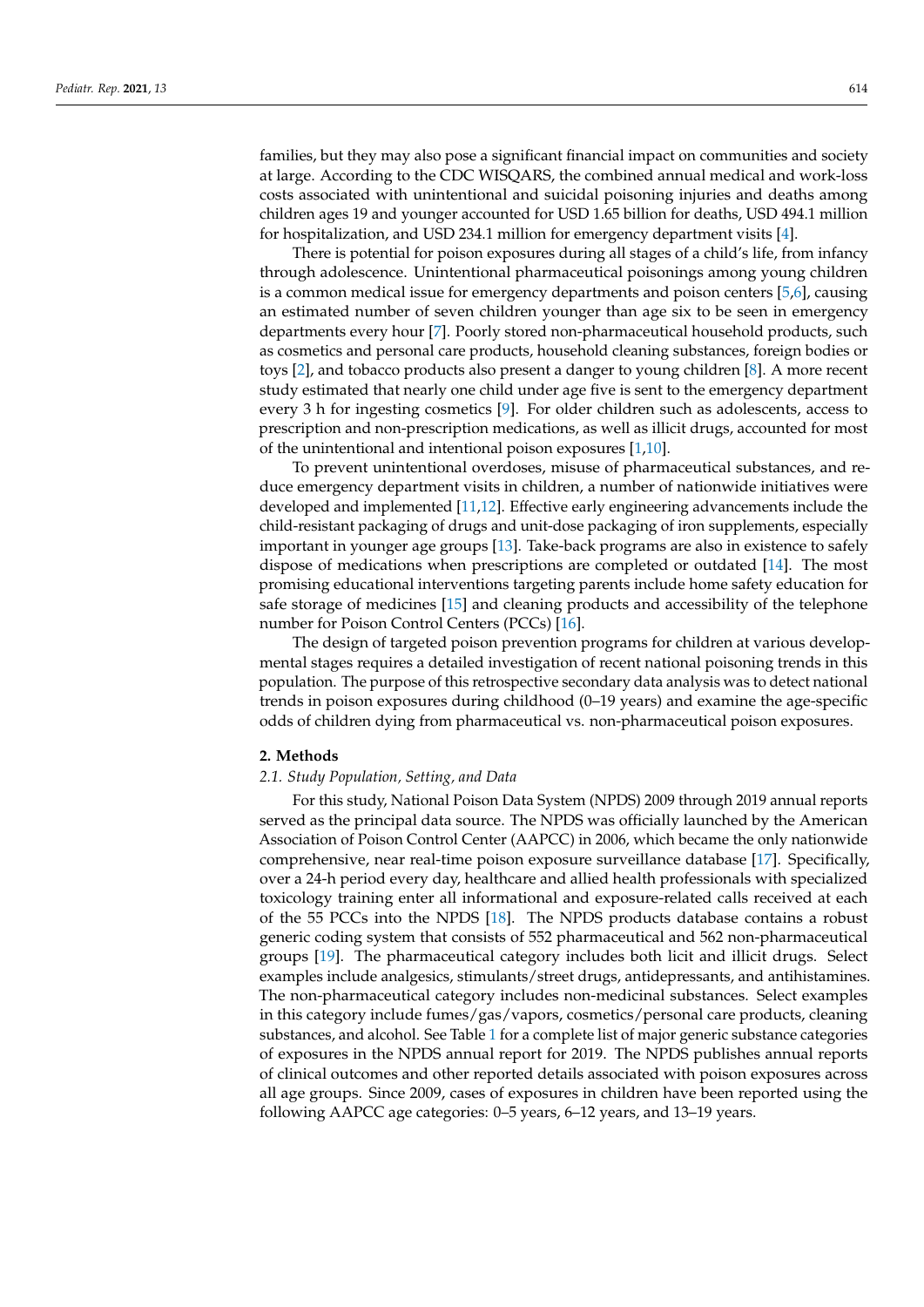|                                         | Non-Pharmaceuticals $(N = 30)$            |  |  |  |
|-----------------------------------------|-------------------------------------------|--|--|--|
| Analgesics                              | Adhesives/Glues                           |  |  |  |
| Anesthetics                             | Alcohols                                  |  |  |  |
| Anticholinergic Drugs                   | Arts/Crafts/Office Supplies               |  |  |  |
| Anticoagulants                          | Automotive/Aircraft/Boat Products         |  |  |  |
| Antidepressants                         | <b>Batteries</b>                          |  |  |  |
| Antihistamines                          | <b>Bites and Envenomations</b>            |  |  |  |
| Antimicrobials                          | <b>Building and Construction Products</b> |  |  |  |
| Antineoplastics                         | Chemicals                                 |  |  |  |
| Asthma Therapies                        | Cleaning Substances (Household)           |  |  |  |
| Cardiovascular Drugs                    | Cosmetics/Personal Care Products          |  |  |  |
| Cold and Cough Preparations             | Fumes/Gases/Vapors                        |  |  |  |
| Diagnostic Agents                       | <b>Heavy Metals</b>                       |  |  |  |
| Dietary Supplements/Herbals/Homeopathic | Hydrocarbons                              |  |  |  |
| Diuretics                               | <b>Industrial Cleaners</b>                |  |  |  |
| <b>Electrolytes and Minerals</b>        | Infectious and ToxinMediated Diseases     |  |  |  |
| Eye/Ear/Nose/Throat Preparations        | <b>Information Calls</b>                  |  |  |  |
| Gastrointestinal Preparations           | Lacrimators                               |  |  |  |
| Hormones and Hormone Antagonists        | Matches/Fireworks/Explosives              |  |  |  |
| <b>Muscle Relaxants</b>                 | Miscellaneous Foods                       |  |  |  |
| Narcotic Antagonists                    | Other/Unknown Nondrug Substances          |  |  |  |
| Radiopharmaceuticals                    | Paints and Stripping Agents               |  |  |  |
| Sedative/Hypnotics/Antipsychotics       | Pesticides                                |  |  |  |
| Serums, Toxoids, Vaccines               | Plants                                    |  |  |  |
| <b>Stimulants and Street Drugs</b>      | Polishes and Waxes                        |  |  |  |
| <b>Topical Preparations</b>             | Radiation                                 |  |  |  |
| Unknown Drug                            | Sporting Equipment                        |  |  |  |
| Veterinary Drugs                        | Swimming Pool/Aquarium                    |  |  |  |
| <b>Vitamins</b>                         | Tobacco/Nicotine/eCigarette Products      |  |  |  |
|                                         | Waterproofers/Sealants                    |  |  |  |
|                                         | Weapons of Mass Destruction               |  |  |  |

<span id="page-2-0"></span>**Table 1.** Major Generic Substance Categories of Exposures in Pharmaceuticals and Non-Pharmaceuticals as listed in 2019 NPDS Annual Report.

The study population comprised poison exposure and fatality cases reported in children younger than 20 years between 2009 and 2019. For each year, demographic and poisoning-related circumstances of childhood fatality cases were retrospectively extracted and categorized by age group (0–5, 6–12, 13–19), type of exposure (pharmaceutical, nonpharmaceutical), and suicidal intent of exposure. According to the NPDS, suicidal attempts were poisoning exposures that were reported to be self-destructive by the callers [\[19\]](#page-9-18). For the purpose of this study, fatality case definitions were operationalized using NPDS categories to include those with medical outcome coding of both "death" and "death indirect" reports. In addition, fatality classifications included: "undoubtedly responsible", "probably responsible" and "contributory". Adjusted annual rates in poison exposure and fatality per 100,000 children were calculated using population estimates from the U.S. Census Bureau [\[20,](#page-9-19)[21\]](#page-9-20).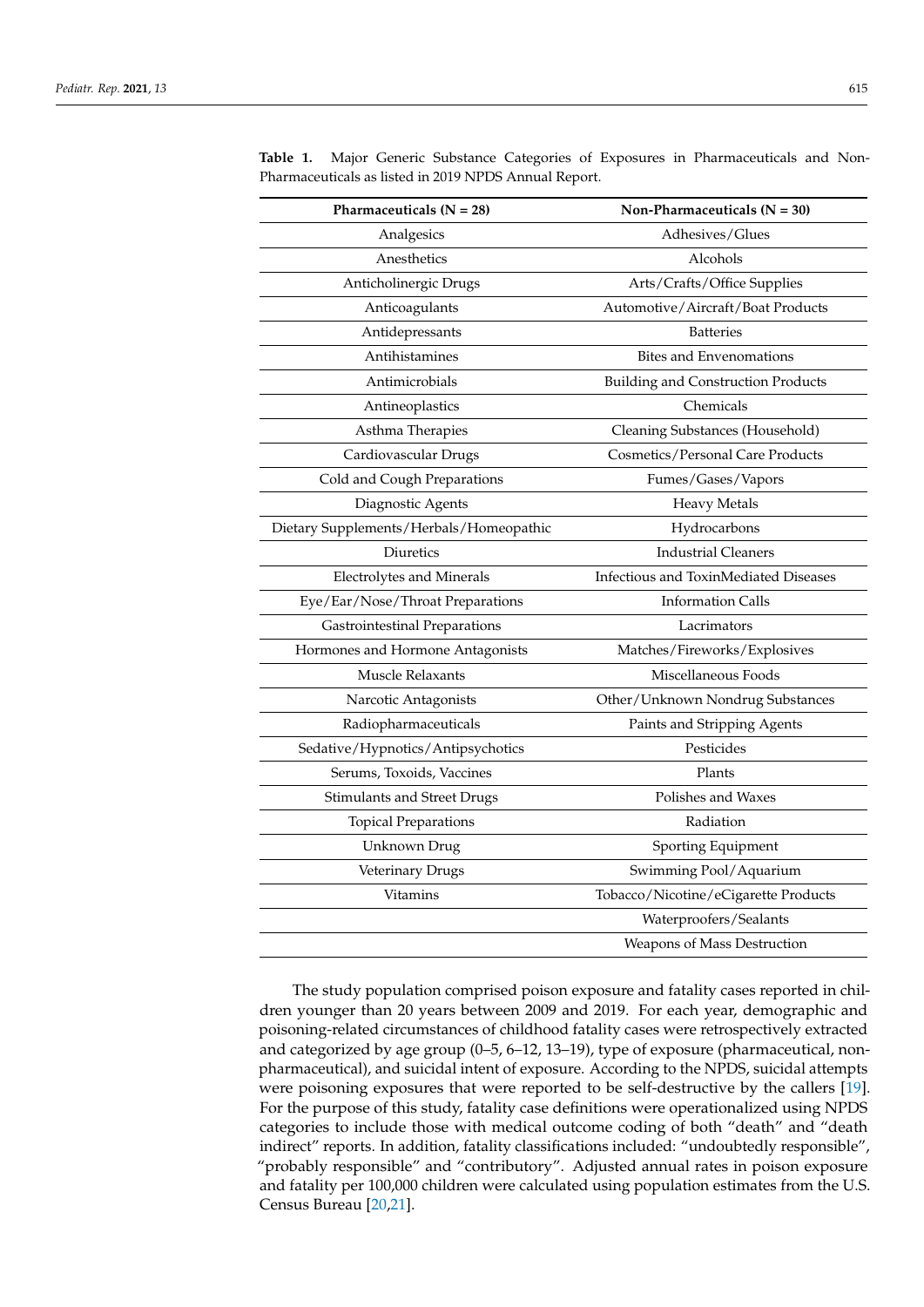#### *2.2. Patient and Public Involvement*

Patients were not involved in the design, data extraction, data analysis, or writing of the study.

#### *2.3. Statistical Analysis*

By using the reporting year as the independent variable, linear regressions were conducted to detect trends in incidence and annual percentage changes (APCs) in poison exposures and fatalities. Independent sample t-tests were used to determine whether the average APC in poison exposures and fatalities among each age group was statistically different from zero. Paired sample t-tests were performed to compare poison exposure and fatality incidences over the years. In addition, relative age group frequencies (i.e., proportions) of fatal exposures by intentional suicide utilizing pharmaceutical and nonpharmaceutical agents were analyzed. Chi-square tests for independence were used to compute the comparative odds of death from non-pharmaceutical vs. pharmaceutical exposures for each of the three children age groups, utilizing aggregate-level data [\[22\]](#page-9-21). All descriptive analyses, *t*-tests, regression analyses, and chi-square tests were performed with the IBM SPSS Version 27.0 statistic software package. The two-tailed alpha level for statistical significance was set at 0.05.

#### **3. Results**

## *3.1. NPDS Reported Childhood Poison Exposures*

Between 2009 and 2019, regional US PCCs received 15,005,684 calls regarding poison exposures for all children ages 0–19. This accounted for 61.21% of all human poison exposures reported during the 11-year period. Children ages 0–5 years accounted for 77.64%, children ages 6–12 years accounted for 10.03%, and children ages 13–19 years accounted for 11.99% of all childhood exposures.

The total annual childhood poison exposures reported to poison centers in the US decreased 24.39% from 1,533,387 in 2009 to 1,159,326 in 2019, representing a 22.86% reduction per 100,000 children 0–19 years of age. The 11-year reduction followed a linear trend (*B* = −0.95, *p* < 0.001) with an average population-adjusted APC of −2.54% (95% CI = −3.94% to −1.15%, *p* < 0.01). The APC in poison exposure slowed down significantly (*p* < 0.01) over the years, from −6.24% (year 2009 to 2010) to 0.48% (year 2018 to 2019).

A declining trend in poison exposure was observed among children 0–5 (*B* = −0.97, *p* < 0.001) and children 6–12 (*B* = −0.83, *p* < 0.01). However, an increasing linear trend was observed among children 13–19 ( $B = 0.73$ ,  $p = 0.01$ ). The average APC among children 0–5 years was −3.03% (95% CI = −4.43% to −1.63%, *p* < 0.001). The rates at which reported annual poison exposures changed had gradually declined (*p* < 0.01), from −6.26% to 0.02% for children 0–5 years.

#### *3.2. Pharmaceutical Poison Exposures*

The total annually reported childhood pharmaceutical poison exposures decreased 23.54%, from 724,760 in 2009 to 554,178 in 2019, or a 21.99% reduction per 100,000 children. The 11-year declining trend was significant ( $B = -0.95$ ,  $p < 0.001$ ), with an average APC of −2.43% (95% CI = −3.95% to −0.92%, *p* < 0.01). The annual reduction rate slowed down significantly (*p* < 0.01), from −6.22% to 1.20%, including 2009 through 2019.

For children 0–5 (*B* = −0.97, *p* < 0.001) and 6–12 (*B* = −0.81, *p* < 0.01), a significant downward trend in pharmaceutical poison exposures was noted. However, for children 13–19 (*B* = 0.96, *p* < 0.001), an upward trend in such poison exposures was identified. Over the 11 years, the annual reduction in reported pharmaceutical exposures among children 0–5 years happened at an average APC of −3.31% (95% CI = −4.78% to −1.84%, *p* < 0.001). In this age group, the APCs significantly decreased over the years, from −6.13% to 0.83%, *p* < 0.01. No significant APCs of pharmaceutical exposures were observed among the two older children groups, *p*s > 0.05. See Figure [1](#page-4-0) for linear trends in population-adjusted pharmaceutical poison exposures in all children age groups.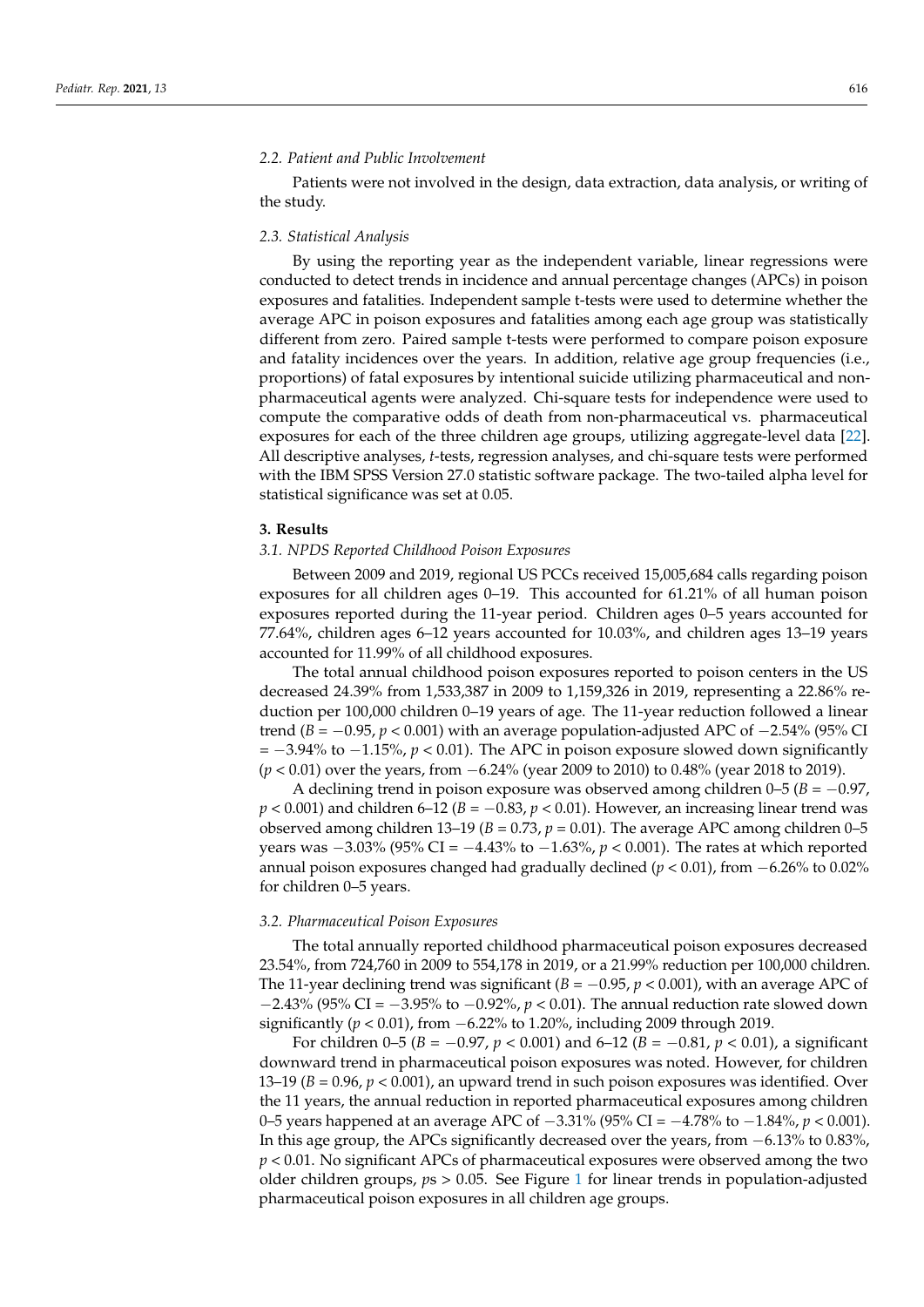<span id="page-4-0"></span>

 $\mathcal{A}^{\text{max}}_{\text{max}}$  and  $\mathcal{A}^{\text{max}}_{\text{max}}$  pediatric call center as part of using a pediatric call center as part of a quality of a quality of a quality of a quality of a quality of a quality of a quality of a quality

**Figure 1.** Linear Trends in Population-Adjusted Poison Exposures in U.S. Children, 2009–2019.

#### *3.3. Non-Pharmaceutical Poison Exposures*

Similarly, the total annually reported childhood exposures to non-pharmaceuticals decreased 25.16% from 808,627 in 2009 to 605,148 in 2019, a 23.65% reduction per 100,000 children. This downward trend followed a linear pattern  $(B = -0.95, p < 0.001)$ , with an average APC of −2.64% (95% CI = −4.12% to −1.16%, *p* < 0.01). The declining trend was detected for each age group, *p* < 0.01. Non-pharmaceutical poison exposures decreased at an annual rate of −2.79% (95% CI = −4.35% to −1.22%, *p* < 0.01) among children 0–5 years. See Figure [1](#page-4-0) for linear trends in population-adjusted non-pharmaceutical poison exposures in all children age groups.

# *3.4. Non-Pharmaceutical vs. Pharmaceutical Poison Exposures*

During the 11-year study period, there was an annual average of 300 more nonpharmaceutical (vs. pharmaceutical) exposures reported per 100,000 children under 20 years, *p* < 0.001. On average, 405 more non-pharmaceutical (vs. pharmaceutical) exposures were reported each year among children 0–5 (*p* < 0.001) and 22 more among children  $6-12$  ( $p = 0.001$ ), per 100,000 children. In contrast, 127 more pharmaceutical (vs. nonpharmaceutical) exposures were reported each year per 100,000 children 13–19, *p* < 0.001. See Table [2](#page-5-0) for 2009–2019 population-adjusted annual rates of poison exposures in children.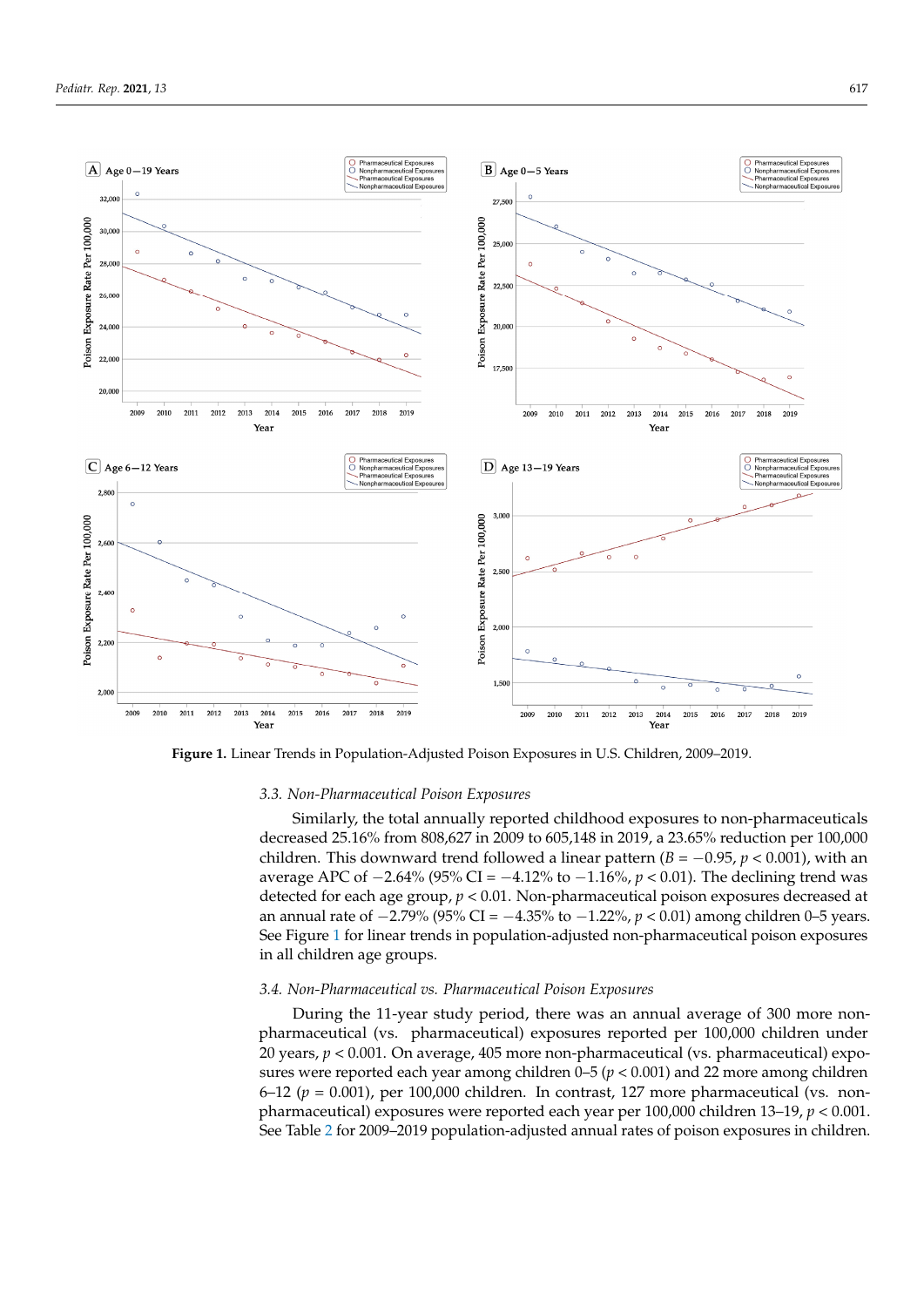| Year | <b>Pharmaceutical Exposures</b><br>(per 100,000 Children) |         |          | Non-Pharmaceutical Exposures<br>(per 100,000 Children) |         |          |
|------|-----------------------------------------------------------|---------|----------|--------------------------------------------------------|---------|----------|
|      | $6$                                                       | 6 to 12 | 13 to 19 | $6$                                                    | 6 to 12 | 13 to 19 |
| 2019 | 1696.0                                                    | 210.7   | 318.2    | 2090.3                                                 | 230.4   | 155.8    |
| 2018 | 1682.1                                                    | 203.7   | 309.6    | 2103.2                                                 | 225.7   | 147.2    |
| 2017 | 1727.9                                                    | 207.4   | 307.9    | 2155.2                                                 | 223.7   | 144.3    |
| 2016 | 1803.8                                                    | 207.4   | 296.7    | 2257.3                                                 | 218.9   | 143.8    |
| 2015 | 1839.2                                                    | 210.2   | 296.0    | 2286.5                                                 | 218.8   | 148.1    |
| 2014 | 1872.3                                                    | 211.2   | 279.8    | 2326.3                                                 | 220.8   | 145.7    |
| 2013 | 1927.2                                                    | 213.7   | 263.5    | 2325.0                                                 | 230.3   | 151.4    |
| 2012 | 2031.5                                                    | 219.2   | 263.3    | 2409.7                                                 | 243.2   | 162.4    |
| 2011 | 2141.4                                                    | 219.6   | 266.6    | 2451.7                                                 | 245.1   | 167.1    |
| 2010 | 2233.3                                                    | 213.9   | 252.1    | 2602.8                                                 | 260.3   | 170.9    |
| 2009 | 2379.2                                                    | 232.8   | 262.2    | 2779.8                                                 | 275.4   | 178.3    |

<span id="page-5-0"></span>**Table 2.** Population-adjusted Annual Rates of Poison Exposures per 100,000, by Type and Children Age Range, 2009–2019.

#### *3.5. NPDS Childhood Poison Exposure-Related Fatalities*

The number of poison-related fatalities among children 0–19 increased by 53.16% from 79 in 2009 to 121 in 2019, or 56.16% per 100,000 children. Pharmaceutical fatalities increased 53.85% from 52 to 80, or 57.05% per 100,000 children; non-pharmaceutical fatalities increased 51.85% from 27 to 41, or 54.94% per 100,000 children. Annual poison fatalities increased marginally for children 6–12 ( $B = 0.59$ ,  $p = 0.06$ ) and children 13–19 ( $B = 0.59$ ,  $p = 0.06$ .

# *3.6. Non-Pharmaceutical vs. Pharmaceutical Poison Fatalities*

Overall, there was an annual average of 148 more non-pharmaceutical (vs. pharmaceutical) fatalities reported per one hundred million children under 20 years,  $p < 0.001$ . An average of 16 more non-pharmaceutical (vs. pharmaceutical) fatalities were reported each year among children 6–12 (*p* < 0.001) per one hundred million children. In contrast, 169 more pharmaceutical (vs. non-pharmaceutical) fatalities were reported each year per one hundred million children 13–19, *p* < 0.001. See Table [3](#page-6-0) for 2009–2019 populationadjusted annual rates of poison exposure-related fatalities in children.

**Table 3.** Population-adjusted Annual Rates of Poison Exposure-related Fatalities per 100,000, by Type and Children Age Range, 2009–2019.

| Year | <b>Pharmaceutical Exposure-Related</b><br>Fatalities (per 100 Million Children) |         |          | Non-Pharmaceutical<br><b>Exposure-Related Fatalities (per 100</b><br><b>Million Children</b> ) |         |          |
|------|---------------------------------------------------------------------------------|---------|----------|------------------------------------------------------------------------------------------------|---------|----------|
|      | <6                                                                              | 6 to 12 | 13 to 19 | <6                                                                                             | 6 to 12 | 13 to 19 |
| 2019 | 21.2                                                                            | 14.0    | 241.5    | 59.3                                                                                           | 41.9    | 51.0     |
| 2018 | 71.5                                                                            | 7.0     | 323.3    | 54.7                                                                                           | 31.3    | 23.8     |
| 2017 | 41.9                                                                            | 20.8    | 245.1    | 16.7                                                                                           | 34.7    | 40.9     |
| 2016 | 66.8                                                                            | 17.4    | 126.1    | 58.4                                                                                           | 6.9     | 34.1     |
| 2015 | 66.8                                                                            | 6.9     | 184.0    | 50.1                                                                                           | 24.3    | 44.3     |
| 2014 | 41.9                                                                            | 10.4    | 180.0    | 62.8                                                                                           | 41.7    | 47.5     |
| 2013 | 58.4                                                                            | 3.5     | 226.8    | 79.3                                                                                           | 34.8    | 37.2     |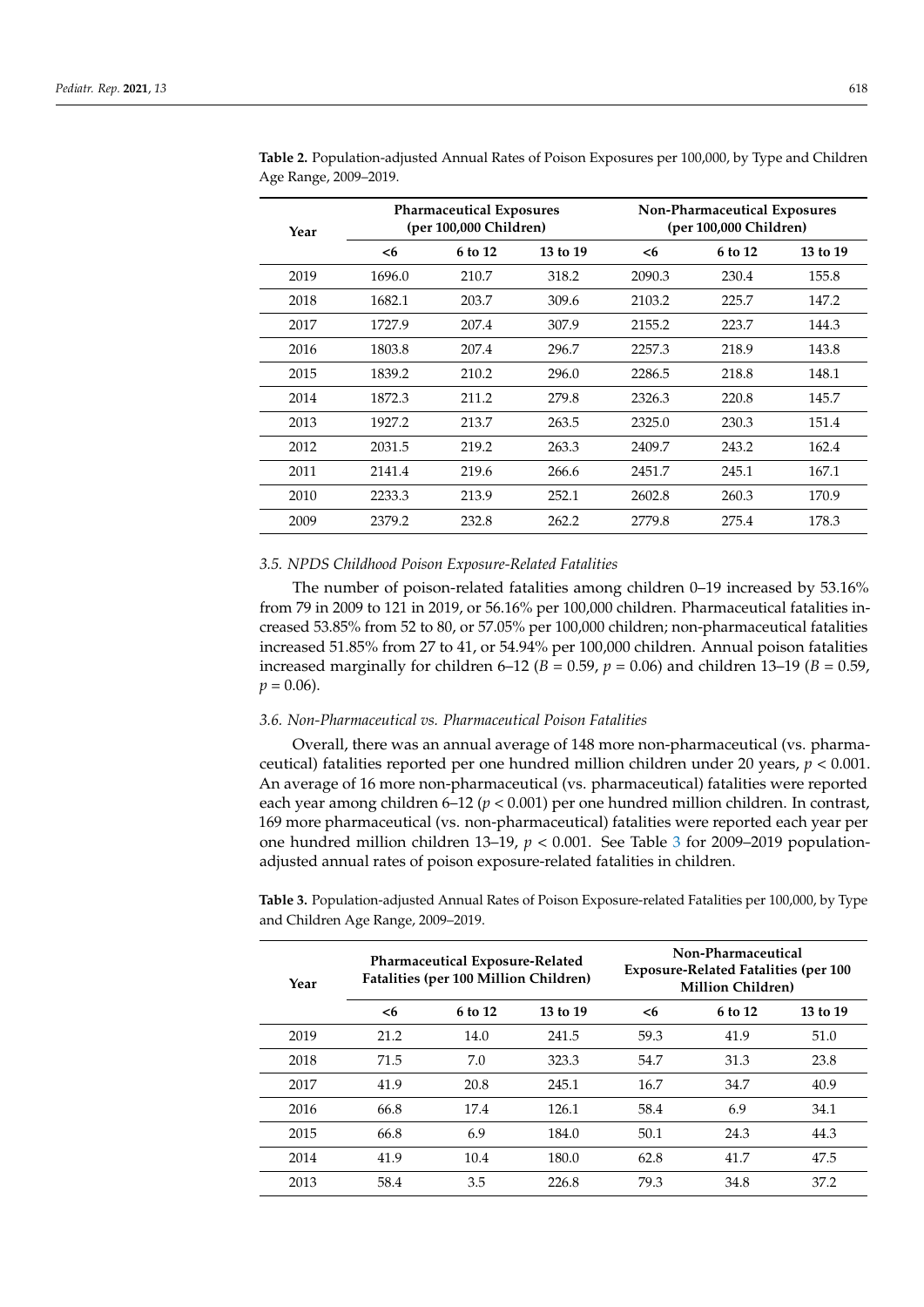| Year | <b>Pharmaceutical Exposure-Related</b><br>Fatalities (per 100 Million Children) |         |          | Non-Pharmaceutical<br><b>Exposure-Related Fatalities (per 100</b><br><b>Million Children</b> ) |         |          |
|------|---------------------------------------------------------------------------------|---------|----------|------------------------------------------------------------------------------------------------|---------|----------|
|      | <6                                                                              | 6 to 12 | 13 to 19 | <6                                                                                             | 6 to 12 | 13 to 19 |
| 2012 | 78.8                                                                            | 10.4    | 239.5    | 62.2                                                                                           | 20.9    | 33.7     |
| 2011 | 49.6                                                                            | 7.0     | 190.6    | 53.7                                                                                           | 20.9    | 33.4     |
| 2010 | 66.0                                                                            | 3.5     | 174.8    | 86.6                                                                                           | 10.5    | 46.2     |
| 2009 | 28.8                                                                            | 10.6    | 137.5    | 57.6                                                                                           | 24.6    | 19.6     |

<span id="page-6-0"></span>**Table 3.** *Cont.*

### *3.7. Suicidal Intent in Poison-Related Fatalities*

No suicidal intent was reported for non-pharmaceutical fatalities in children 0–5 or 6–12. Suicidal intent was reported in 40.63% of pharmaceutical fatalities in children 6–12, as well as in 31.15% of non-pharmaceutical and 48.66% of pharmaceutical fatalities in children 13–19.

#### *3.8. Childhood Odds of Death by Poison Exposure and Age*

Chi-square tests of independence, utilizing aggregate-level data from the 11 study years, demonstrated similar odds of death from non-pharmaceuticals vs. pharmaceuticals among children 0–5,  $\chi^2$  = 0.87, OR = 0.90 [95% CI = 0.71, 1.13],  $p$  > 0.05. The odds of children 6–12 dying from non-pharmaceuticals vs. pharmaceuticals was  $2.38$  (95% CI = 1.58, 3.58),  $\chi^2$  = 18.53,  $p$  < 0.001. In contrary, the odds of children 13–19 dying from pharmaceuticals vs. non-pharmaceuticals was 3.04 (95% CI = 2.51, 3.69),  $\chi^2$  = 141.16,  $p < 0.001$ .

#### **4. Discussion**

Through a retrospective analysis of the 2009 to 2019 NPDS annual reports, the current study examined trends in U.S. poison exposures and related fatalities in children 0–19 years. The findings signal an overall linear decreasing trend in childhood poison exposure to both pharmaceuticals and non-pharmaceutical categories of substances. Of concern, however, is that the number of annually reported fatalities remained largely unchanged for children in all age group categories (0–5, 6–12, and 13–19 years). During the study period, children in age groups of 0–5 and 6–12 years experienced an overall decrease in both types of poison exposures, but children in the 13–19 years age group experienced an increase in pharmaceutical exposures. This increasing rate of pharmaceutical exposures among children 13–19 is consistent with international studies in Australia [\[23\]](#page-9-22), East Asia [\[24\]](#page-9-23), and Eastern Europe [\[25\]](#page-9-24). Growing numbers of adult prescriptions of analgesic drugs [\[26\]](#page-9-25), psychoactive drugs [\[27\]](#page-10-0), and the rising use of non-prescription medications [\[12\]](#page-9-11) are identified as potential driving factors for this trend. The current study further identified a noteworthy proportion of pharmaceutical exposure-related deaths due to suicidal attempts in age groups of 6–12 and 13–19 years. In the 13–19 years age group, suicidal intent was also reported in non-pharmaceutical fatality cases. Biopsychosocial stressors can be major factors that contribute to suicidal attempts among younger children and adolescents [\[23](#page-9-22)[,25\]](#page-9-24). Understanding the environmental, developmental, and biopsychosocial factors across various age groups in children will help to mitigate the risks for unintentional and intentional poison exposures.

Compared to previous findings regarding age-related [\[28](#page-10-1)[,29\]](#page-10-2) and gender-related [\[29\]](#page-10-2) patterns for childhood poison exposures, the current study further demonstrated that odds of death by pharmaceuticals vs. non-pharmaceuticals change as children age. Although children 0–5 years were more likely to experience non-pharmaceutical exposures, they had the same odds of death following both types of exposure. Children 6–12 years were more likely to experience non-pharmaceutical exposures and were 138% more likely to die when exposed to non-pharmaceuticals vs. pharmaceuticals. In contrast, children 13–19 were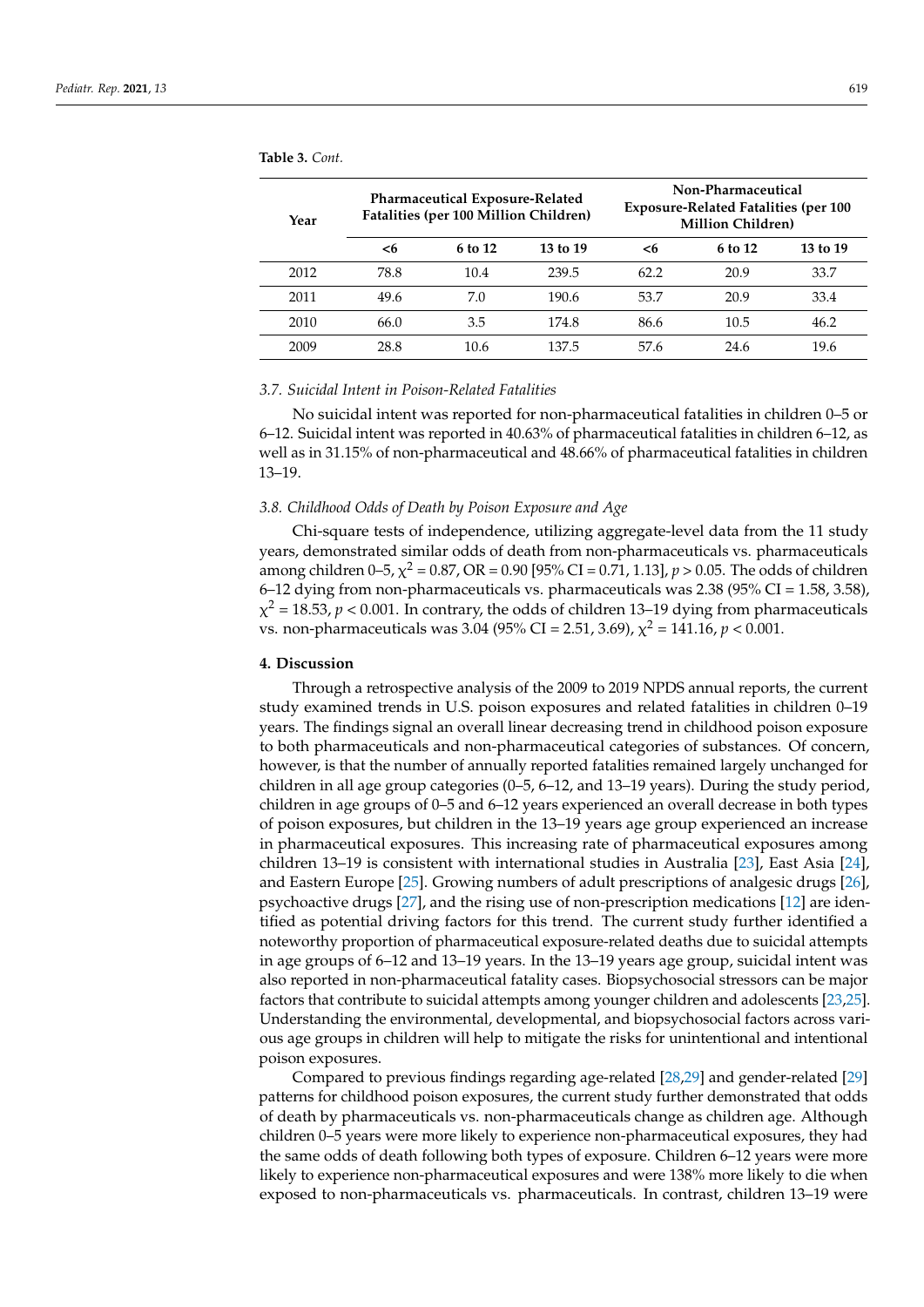more likely to experience pharmaceutical exposures and were 204% more likely to die, as compared to non-pharmaceutical exposures.

Childhood poison exposures and related injuries and deaths, particularly from suicide attempts, pose a serious public health challenge and take a significant emotional toll on their families and communities [\[30\]](#page-10-3). All pediatric healthcare professionals, educators, and caregivers of children must be aware of the developmental risks and the reported age-related odds of death from non-pharmaceutical and pharmaceutical poisons. More specifically, in younger children, increased hand-to-mouth activities, "look-alike" substances, and environmental safety factors should be important targets for poison prevention [\[6,](#page-9-5)[31](#page-10-4)[–33\]](#page-10-5). In older children and adolescents, safety and educational campaigns should continue to focus on decreasing the risk of unintentional poisonings. Additionally, establishing school-based interventions for suicide attempts [\[34\]](#page-10-6), considering gender factors [\[29\]](#page-10-2), and designing age-appropriate health policies [\[10\]](#page-9-9) are all necessary for addressing intentional exposures in older children and adolescents. Given that school-age children and adolescents are increasingly using the internet and social media platforms to express emotional distress [\[35\]](#page-10-7) and suicidal ideation [\[36\]](#page-10-8), there is a critical need to use social networks for the early detection of at-risk populations. Partnering poison centers with social media outlets could be another useful way to expand messaging through prevention initiatives and provide data for identifying trends in at-risk populations. Future explorations researching influences of culture, socioeconomics, and gender along with age-specific associations between exposures and deaths in children could also expand knowledge for prevention strategies and mitigation.

Additionally, future research should investigate risks and protective factors for poison exposures and document individual case-level demographics and health outcome information. Understanding the substance categories most frequently involved in childhood exposures by age group and expanding the trends with a follow-up study will elucidate contributing patterns during the COVID-19 pandemic. Establishing typologies of pharmaceutical and non-pharmaceutical use in self-poisoning in age-specific groups would also be crucial to understanding the extent of variability of substances in suicidal attempts in children [\[37\]](#page-10-9). It would also be helpful to delineate prescription vs. non-prescription drugs to see which type and subtypes are more likely to cause fatality among different age groups in children. Future studies to compare specific types of substances, exposure, and pediatric vs. adult poisonings would help to clarify similarities and differences. The information could then be used to shape poison prevention strategies and identify age-related trends beyond childhood.

Overall, community settings such as schools can offer opportunities to disseminate information to students and families, utilizing school nurses [\[38\]](#page-10-10) and counselors as valued available resources. In addition, given the International Programme on Chemical Safety's (IPCS) recommendations for promoting and strengthening PCCs [\[39\]](#page-10-11), using each regional PCC poisoning data and resources in partnership with nearby childcare and healthcare agencies could be an important approach for creating evidence-based prevention efforts. Moreover, an expanded outreach program could be established for increased follow-up with phone consultations to PCC callers. Knowledgeable healthcare providers, such as registered nurses [\[40\]](#page-10-12) and poison center professionals, would effectively add to the current prevention efforts. Specifically, programs for nurses working with PCCs provide parents an opportunity for individualized assessment of the home environment with highly trusted professionals in the nursing role [\[38\]](#page-10-10). These interprofessional collaborative efforts would be key to increasing the impact of prevention programs on poison exposures and ultimately fatalities among all children age groups.

The current study is limited by the reliance on aggregate information from a single data reporting system. The NPDS annual reports do not necessarily represent all exposures and/or poisoning deaths at the national level. Suspected suicide attempts represent what was reported and recorded in the category of "intent", specified by the NPDS. Exposure reasons of some cases were reported as "undetermined" or "unknown". The current study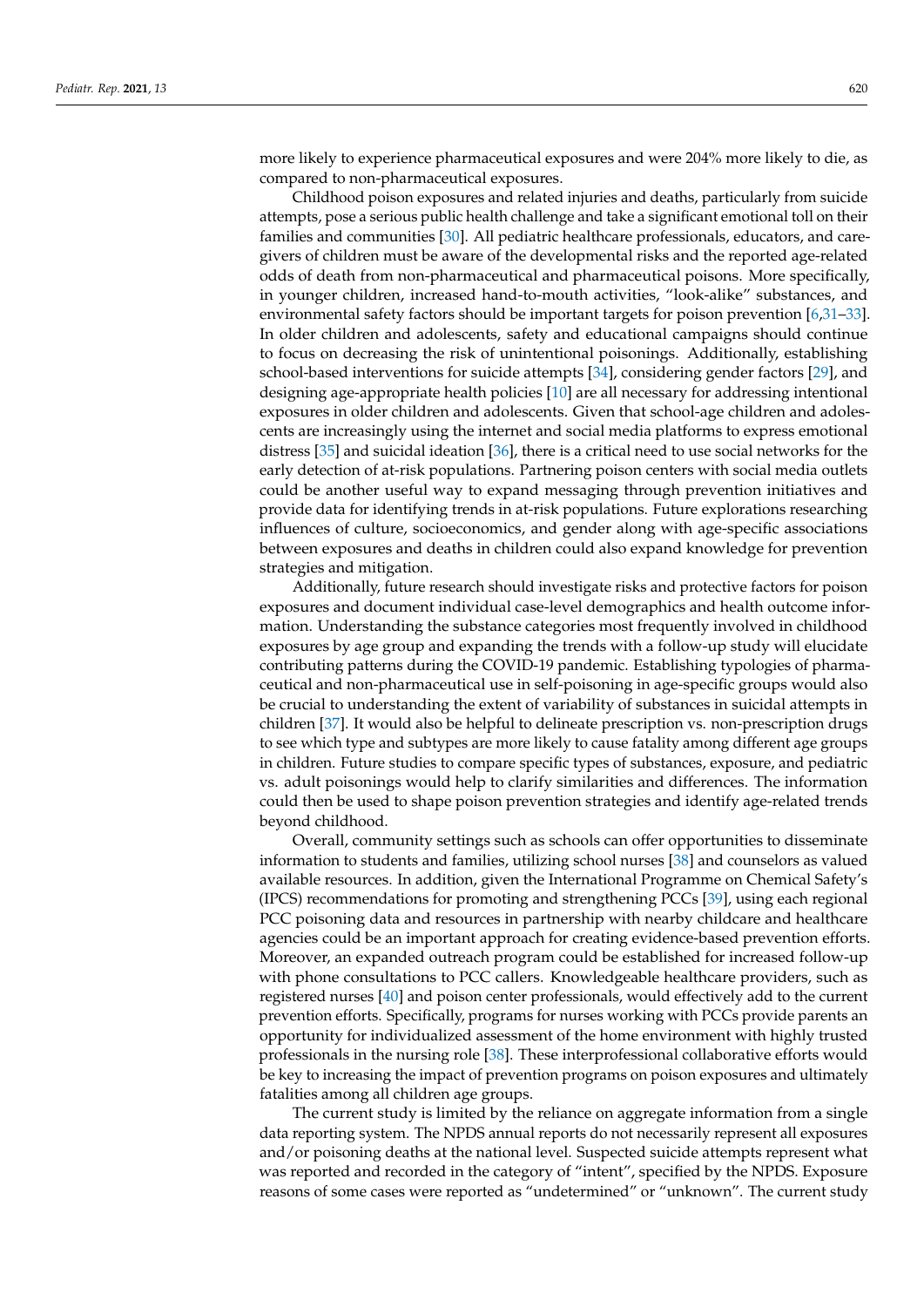also was limited to eleven years of data since specific age groups of childhood poisoning cases have only been available since 2009. Finally, there is increasing usage of the internet and social media platforms for readily available information on topics related to poison exposures [\[16\]](#page-9-15). This could be a contributing factor to the declining trend in reported cases in NPDS. Despite these limitations, the findings remain valuable to the literature as it reflects national trends in age-related exposures and fatalities that can contribute to poison prevention efforts among the children population.

## **5. Conclusions**

In summary, from 2009 to 2019, the annual number of reported poison exposures in U.S. children 0–19 years of age decreased significantly while the number of reported fatalities remained largely unchanged. There were age-related contrasting odds of death due to exposure to pharmaceuticals vs. non-pharmaceuticals among children. A significant proportion of pharmaceutical fatalities in children 6–12 and 13–19 and non-pharmaceutical fatalities in adolescents was attributed to suicidal intent. Findings of this 11-year retrospective study of childhood poisoning data support policy development and public health practice for reducing the burden of poison-related injury and mortality among children. Addressing both unintentional and intentional childhood poisonings and outcomes are important considerations for targeted and effective poison and injury prevention programs. Exploration of contributing sociodemographic factors of race, ethnicity, and economics could potentially reduce disparities in poisoning risk and promote equity in poison prevention in vulnerable communities. The current research also supports strengthening interprofessional education on age-specific poison prevention efforts for all communities in order to reduce exposures and fatalities in children equitably.

**Author Contributions:** Conceptualization, H.L. and T.D.-B.; Data curation, H.L., T.D.-B. and M.L.B.; Formal analysis, H.L.; Investigation, H.L., T.D.-B. and M.L.B.; Methodology, H.L. and T.D.-B.; Project administration, H.L. and T.D.-B.; Writing—original draft, H.L. and T.D.-B.; Writing—review and editing, H.L., T.D.-B., M.L.B., M.B.P., T.E.H. and R.F.C. All authors have read and agreed to the published version of the manuscript.

**Funding:** This research received no external funding. Portions of this research were generously supported by Professional Development Funds from California State University San Bernardino, and the Faculty Research Council Grant from the Azusa Pacific University.

**Institutional Review Board Statement:** Not required; the investigation only involved the collection of publicly available de-identified case-level data and records provided in NPDS annual reports. Therefore, the Institutional Review Board (IRB) at the lead researcher's institution approved this retrospective research study as exempt from full or expedited review.

**Informed Consent Statement:** Not required.

**Data Availability Statement:** Data are available upon reasonable request.

**Acknowledgments:** The authors thank Sheryl Tyson, who provided valuable comments on an earlier draft of the manuscript. The authors would also like to thank Matthew Campos and Alyssa Reyes who assisted in the preparation of the final draft.

**Conflicts of Interest:** The authors declare no conflict of interest.

**Disclosure Statement on AAPCC Data:** The American Association of Poison Control Centers (AAPCC) maintains the National Poison Data System (NPDS), which houses de-identified case records of self-reported information collected from callers during exposure management and poison information calls managed by the country's poison control centers (PCCs). NPDS data do not reflect the entire universe of exposures to a particular substance as additional exposures may go unreported to PCCs; accordingly, NPDS data should not be construed to represent the complete incidence of U.S. exposures to any substance(s). Exposures do not necessarily represent a poisoning or overdose and AAPCC is not able to completely verify the accuracy of every report. Findings based on NPDS data do not necessarily reflect the opinions of AAPCC.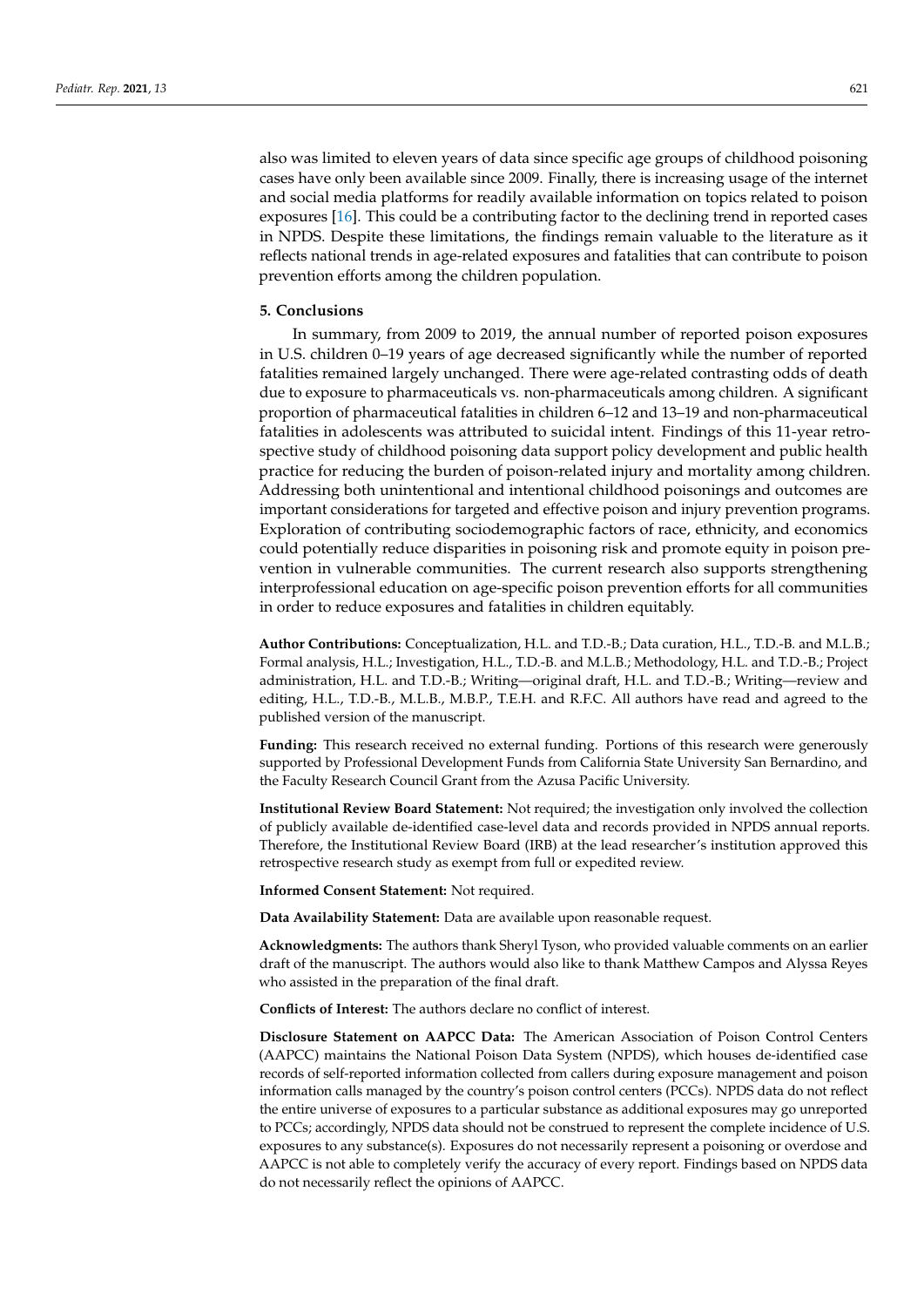## **References**

- <span id="page-9-0"></span>1. Lowry, J.A.; Burns, M.; Calello, D.P. Pediatric pharmaceutical ingestions. *Pediatric Ann.* **2017**, *46*, 459–465. [\[CrossRef\]](http://doi.org/10.3928/19382359-20171122-01)
- <span id="page-9-1"></span>2. O'Donnell, K.A. Pediatric toxicology: Household product ingestions. *Pediatric Ann.* **2017**, *46*, 449–453. [\[CrossRef\]](http://doi.org/10.3928/19382359-20171120-04)
- <span id="page-9-2"></span>3. Borse, N.N.; Gilchrist, J.; Dellinger, A.M.; Rudd, R.A.; Ballesteros, M.F.; Sleet, D.A. *CDC Childhood Injury Report: Patterns of Unintentional Injuries Among 0–19 Year Olds in the United States, 2000–2006*; Centers for Disease Control and Prevention, National Center for Injury Prevention and Control: Atlanta, GA, USA, 2008. Available online: [https://www.cdc.gov/safechild/images/](https://www.cdc.gov/safechild/images/cdc-childhoodinjury.pdf) [cdc-childhoodinjury.pdf](https://www.cdc.gov/safechild/images/cdc-childhoodinjury.pdf) (accessed on 10 December 2020).
- <span id="page-9-3"></span>4. CDC WISQARS. Cost of Injury Reports. 2015. Cost Generated Using Base Year of 2010 Data. Available online: [https://wisqars.](https://wisqars.cdc.gov:8443/costT/) [cdc.gov:8443/costT/](https://wisqars.cdc.gov:8443/costT/) (accessed on 7 August 2021).
- <span id="page-9-4"></span>5. Schillie, S.F.; Shehab, N.; Thomas, K.E.; Budnitz, D.S. Medication overdoses leading to emergency department visits among children. *Am. J. Prev. Med.* **2009**, *37*, 181–187. [\[CrossRef\]](http://doi.org/10.1016/j.amepre.2009.05.018) [\[PubMed\]](http://www.ncbi.nlm.nih.gov/pubmed/19666156)
- <span id="page-9-5"></span>6. Vilke, G.M.; Douglas, D.J.; Shipp, H.; Stepanski, B.; Smith, A.; Ray, L.U.; Castillo, E.M. Pediatric poisonings in children younger than five years responded to by paramedics. *J. Emerg. Med.* **2011**, *41*, 265–269. [\[CrossRef\]](http://doi.org/10.1016/j.jemermed.2010.10.018) [\[PubMed\]](http://www.ncbi.nlm.nih.gov/pubmed/21215556)
- <span id="page-9-6"></span>7. Lovegrove, M.C.; Weidle, N.J.; Budnitz, D.S. Trends in emergency department visits for unsupervised pediatric medication exposures, 2004–2013. *Pediatrics* **2015**, *136*, 821–829. [\[CrossRef\]](http://doi.org/10.1542/peds.2015-2092)
- <span id="page-9-7"></span>8. Connolly, G.N.; Richter, P.; Aleguas, A., Jr.; Pechacek, T.F.; Stanfill, S.B.; Alpert, H.R. Unintentional child poisonings through ingestion of conventional and novel tobacco products. *Pediatrics* **2010**, *125*, 896–899. [\[CrossRef\]](http://doi.org/10.1542/peds.2009-2835) [\[PubMed\]](http://www.ncbi.nlm.nih.gov/pubmed/20403932)
- <span id="page-9-8"></span>9. Vajda, J.; McAdams, R.J.; Roberts, K.J.; Zhu, M.; McKenzie, L.B. Cosmetic-Related injuries treated in US emergency departments: 2002 to 2016. *Clinical Pediatrics* **2019**, *58*, 1493–1501. [\[CrossRef\]](http://doi.org/10.1177/0009922819850492) [\[PubMed\]](http://www.ncbi.nlm.nih.gov/pubmed/31203655)
- <span id="page-9-9"></span>10. Gaither, J.R.; Shabanova, V.; Leventhal, J.M. US national trends in pediatric deaths from prescription and illicit opioids, 1999–2016. *JAMA Netw. Open* **2018**, *1*, e186558. [\[CrossRef\]](http://doi.org/10.1001/jamanetworkopen.2018.6558) [\[PubMed\]](http://www.ncbi.nlm.nih.gov/pubmed/30646334)
- <span id="page-9-10"></span>11. Budnitz, D.S.; Lovegrove, M.C. The last mile: Taking the final steps in preventing pediatric pharmaceutical poisonings. *J. Pediatrics* **2012**, *160*, 190–192. [\[CrossRef\]](http://doi.org/10.1016/j.jpeds.2011.09.020)
- <span id="page-9-11"></span>12. Koren, G. Protecting young children from life-threatening drug toxicity. *J. Pediatrics* **2013**, *163*, 1249–1250. [\[CrossRef\]](http://doi.org/10.1016/j.jpeds.2013.05.039)
- <span id="page-9-12"></span>13. Tenenbein, M. Unit-Dose packaging of iron supplements and reduction of iron poisoning in young children. *Arch. Pediatrics Adolesc. Med.* **2005**, *159*, 557–560. [\[CrossRef\]](http://doi.org/10.1001/archpedi.159.6.557) [\[PubMed\]](http://www.ncbi.nlm.nih.gov/pubmed/15939855)
- <span id="page-9-13"></span>14. Stoddard, K.I.; Hodge, V.; Maxey, G.; Tiwari, C.; Cready, C.; Huggett, D.B. Investigating research gaps of pharmaceutical take back events: An analysis of take back program participants' socioeconomic, demographic, and geographic characteristics and the public health benefits of take back programs. *Environ. Manag.* **2017**, *59*, 871–884. [\[CrossRef\]](http://doi.org/10.1007/s00267-017-0834-3)
- <span id="page-9-14"></span>15. Agarwal, M.; Williams, J.; Tavoulareas, D.; Studnek, J.R. A brief educational intervention improves medication safety knowledge in grandparents of young children. *AIMS Public Health* **2015**, *2*, 44–55. [\[CrossRef\]](http://doi.org/10.3934/publichealth.2015.1.44)
- <span id="page-9-15"></span>16. Crouch, B.I.; Malheiro, M.C.; Brown, K.B. Study of caregivers regarding pediatric poisoning. *Clin. Pediatrics* **2019**, *58*, 1072–1077. [\[CrossRef\]](http://doi.org/10.1177/0009922819863665)
- <span id="page-9-16"></span>17. Wolkin, A.F.; Martin, C.A.; Law, R.K.; Schier, J.G.; Bronstein, A.C. Using poison center data for national public health surveillance for chemical and poison exposure and associated illness. *Ann. Emerg. Med.* **2012**, *59*, 56–61. [\[CrossRef\]](http://doi.org/10.1016/j.annemergmed.2011.08.004) [\[PubMed\]](http://www.ncbi.nlm.nih.gov/pubmed/21937144)
- <span id="page-9-17"></span>18. American Association of Poison Control Centers. National Poison Data System (NPDS). Available online: [https://aapcc.org/](https://aapcc.org/national-poison-data-system) [national-poison-data-system](https://aapcc.org/national-poison-data-system) (accessed on 10 December 2020).
- <span id="page-9-18"></span>19. Gummin, D.D.; Mowry, J.B.; Beuhler, M.C.; Spyker, D.A.; Brooks, D.E.; Dibert, K.W.; Rivers, L.J.; Pham, N.P.T.; Ryan, M.L. 2019 annual report of the American Association of Poison Control Centers' National Poison Data System (NPDS): 37th annual report. *Clin. Toxicol.* **2020**, *58*, 1360–1541. [\[CrossRef\]](http://doi.org/10.1080/15563650.2020.1834219) [\[PubMed\]](http://www.ncbi.nlm.nih.gov/pubmed/33305966)
- <span id="page-9-19"></span>20. U.S. Census Bureau. Intercensal Estimates of the Resident Population by Single Year of Age, Sex, Race, and Hispanic Origin for the United States: April 1, 2000 to July 1, 2010. 2011. Available online: [https://www.census.gov/data/datasets/time-series/](https://www.census.gov/data/datasets/time-series/demo/popest/intercensal-2000--2010-national.html) [demo/popest/intercensal-2000--2010-national.html](https://www.census.gov/data/datasets/time-series/demo/popest/intercensal-2000--2010-national.html) (accessed on 13 July 2021).
- <span id="page-9-20"></span>21. U.S. Census Bureau. Annual Estimates of the Resident Population by Single Year of Age and Sex for the United States: April 1, 2010 to July 1, 2019. 2020. Available online: [https://www.census.gov/data/tables/time-series/demo/popest/2010s-national](https://www.census.gov/data/tables/time-series/demo/popest/2010s-national-detail.html)[detail.html](https://www.census.gov/data/tables/time-series/demo/popest/2010s-national-detail.html) (accessed on 13 July 2021).
- <span id="page-9-21"></span>22. Tripepi, G.; Jager, K.J.; Dekker, F.W.; Wanner, C.; Zoccali, C. Measures of effect: Relative risks, odds ratios, risk differences, and 'number needed to treat'. *Kidney Int.* **2007**, *72*, 789–791. [\[CrossRef\]](http://doi.org/10.1038/sj.ki.5002432)
- <span id="page-9-22"></span>23. Cairns, R.; Karanges, E.A.; Wong, A.; Brown, J.A.; Robinson, J.; Pearson, S.-A.; Dawson, A.H.; Buckley, N.A. Trends in selfpoisoning and psychotropic drug use in people aged 5–19 years: A population-based retrospective cohort study in Australia. *BMJ Open* **2019**, *9*, e026001. [\[CrossRef\]](http://doi.org/10.1136/bmjopen-2018-026001)
- <span id="page-9-23"></span>24. Lee, J.; Fan, N.C.; Yao, T.C.; Hsia, S.H.; Lee, E.P.; Huang, J.L.; Wu, H.-P. Clinical spectrum of acute poisoning in children admitted to the pediatric emergency department. *Pediatrics Neonatol.* **2019**, *60*, 59–67. [\[CrossRef\]](http://doi.org/10.1016/j.pedneo.2018.04.001)
- <span id="page-9-24"></span>25. Barzashka, E.; Atmazhova, O.; Stefanova, K. Medical and social problems in suicide attempts by self-poisoning in childhood. *Knowl. Int. J.* **2018**, *23*, 539–544.
- <span id="page-9-25"></span>26. Burghardt, L.C.; Ayers, J.W.; Brownstein, J.S.; Bronstein, A.C.; Ewald, M.B.; Bourgeois, F.T. Adult prescription drug use and pediatric medication exposures and poisonings. *Pediatrics* **2013**, *132*, 18–27. [\[CrossRef\]](http://doi.org/10.1542/peds.2012-2978) [\[PubMed\]](http://www.ncbi.nlm.nih.gov/pubmed/23733792)